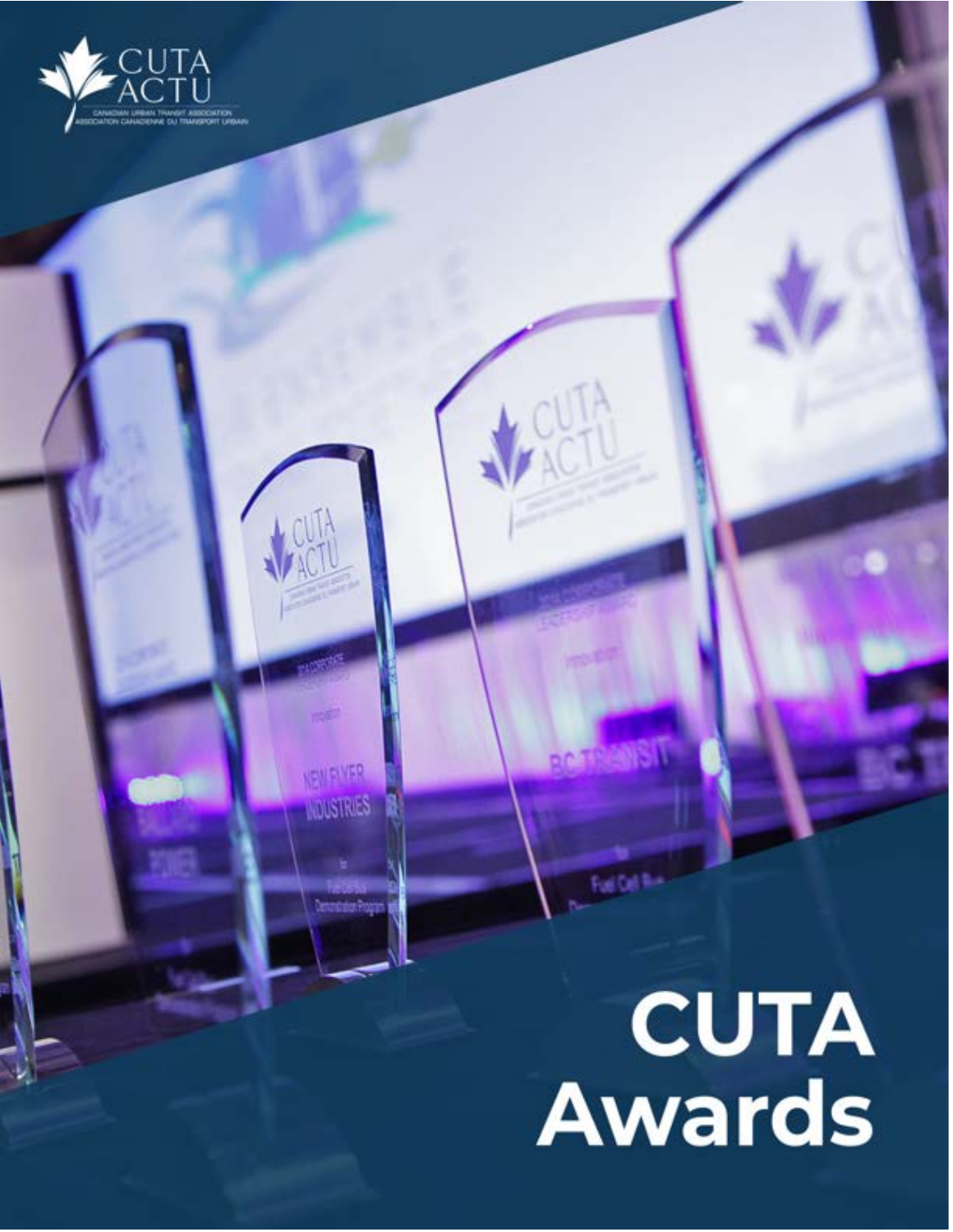# **Table of Contents**

#### **Background and Objectives**

- What are the CUTA Awards?
- Transit Vision 2040 Core Values

#### **CUTA Awards Categories**

- Corporate Awards
- Individual Awards

#### **Nomination Information**

- Eligibility
- Nomination
- Nomination Summary
- Supporting Documents

#### **Judging Panel and Process**

- Relevance to Transit Vision 2040
- Demonstration of exceptional achievement
- Timing of the initiative or project
- The long-term and short-term impacts on the Canadian transit industry

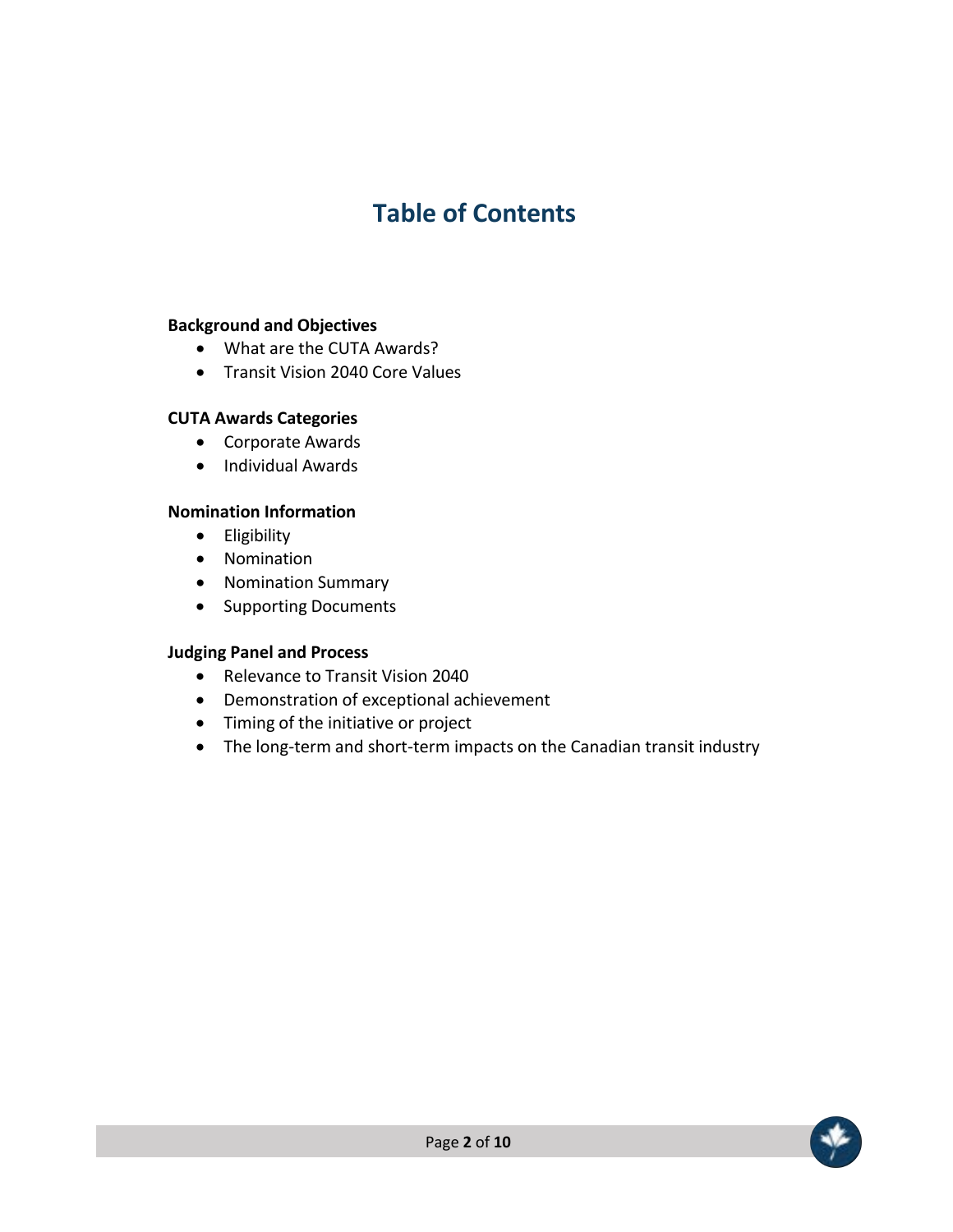# **BACKGOUND AND OBJECTIVES**

# **What are the CUTA Awards?**

The CUTA Awards recognize the outstanding achievements of people, organizations and businesses in Canada's public transit industry, as represented by CUTA.

Public transit is a critically important service provided every day in our municipalities, provinces and territories across Canada. Since its formation in 1904, CUTA has represented and advocated for the role of the public transit industry in Canada. In delivering and supporting these services, CUTA members have demonstrated an extraordinary level of innovation and commitment towards providing high quality and responsible public transit services. Recognizing these contributions and achievements is a priority within CUTA.

While individuals and organizations have been recognized over the years, a comprehensive awards program was established in 2001. The program honours the very best in the Canadian transit industry by recognizing and celebrating the contributions CUTA members have made to the advancement of public transit, and how the public transit industry contributes to the growth and success of our country.

Past winners have demonstrated how their exceptional achievements have helped the transit industry respond to, and influence, the changing landscape of our municipalities and the expectations of Canadian society. CUTA Award winners are trailblazers in their respective fields – the best of the best. As a result, the CUTA Awards have become a highlight of achievement in the industry, and at CUTA annual conferences.

CUTA's prestigious awards program recognizes the accomplishments of a transit systems, organizations, municipalities and business members accomplishments in two categories:

- 1. **Corporate. The Corporate Awards** increase positive exposure and prestige by highlighting notable/outstanding and award-worthy public transit initiatives, advancements and products by operating and business members.
- 2. **Individual. The Individual Awards** boost morale and recognize the notable and outstanding work, dedication and innovation of transit employees, volunteers and industry supporters towards the betterment of public transit products and services.

Behind these awards categories, CUTA members lead by example in setting ambitious targets to improve public transit in our communities. Projects and initiatives are being developed with

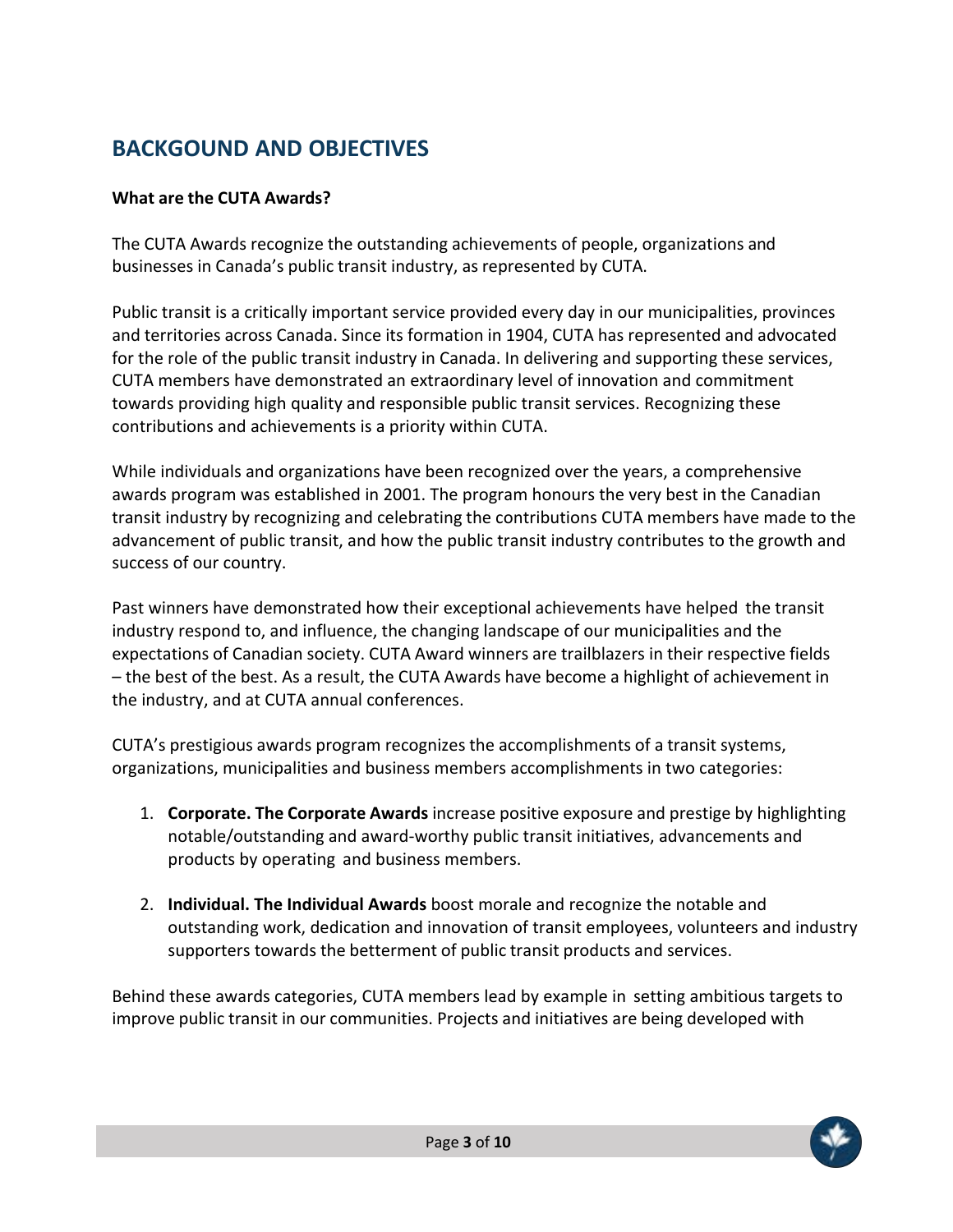the aim of responding to the CUTA's strategic themes of Transit Vision 2040 and the changing needs of Canadian municipalities and society.

Awards are selected by a 12-member Committee based on nominations submitted by CUTA members. All members of CUTA may submit nominations in any category.

# **Transit Vision 2040**

In 2009 CUTA developed a 30-year vision for public transit, **Transit Vision 2040**, with goals and objectives to guide public transit systems across Canada in advancing the role and delivery of public transit services. This vision supports public transit's contributions to quality of life, the nature of change likely to take place in our communities by 2040, and the implications that these changes will have on transit. This concept was grounded in several major themes:

- **Putting transit at the centre of communities** through stronger government policy and decision-making, and better community planning and design.
- **Revolutionizing service** in all types of communities through expansion and innovation, so that transit systems can both encourage and serve growing demands as they keep pace with changing urban landscapes.
- **Focusing on customers** and accelerating the delivery of flexible, integrated transit services that meet the needs of an increasingly diverse clientele, operating environment and society.
- **Greening transit** to further reduce greenhouse gas emissions.
- **Ensuring financial health** through enhanced transit infrastructure and operating investments by all orders of government, more progressive approaches to generating revenue, and new efficiencies in service delivery.
- **Strengthening knowledge and practice** so that Canada's transit industry can more effectively respond to future opportunities and challenges.

**When developing an awards submission, nominators must reference/outline how the achievement is related to Transit Vision 2040.**

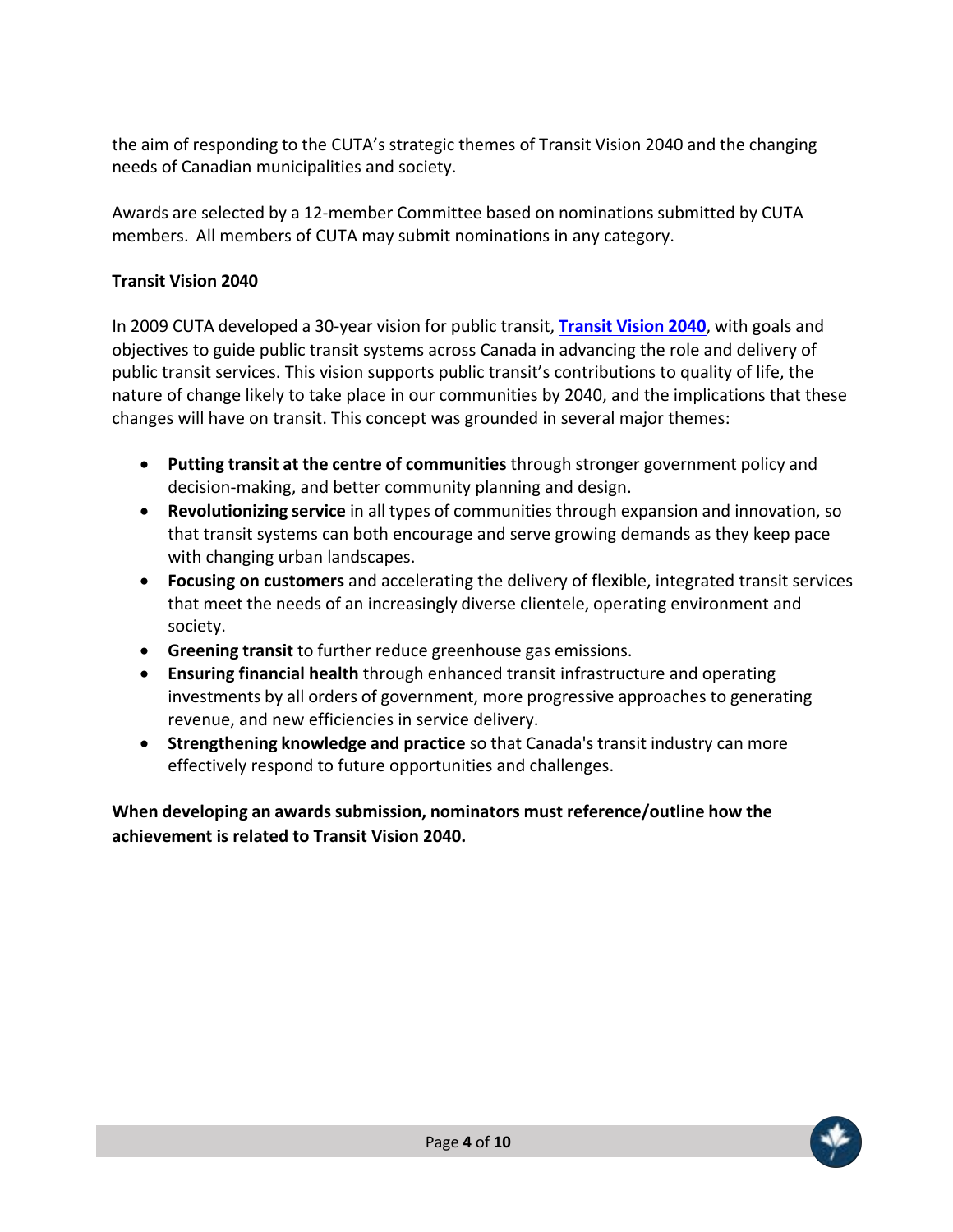# **THE CUTA AWARDS**

**Nominations for Corporate Awards** are accepted in the following five categories:

# **1. Marketing and Communications**

Recognizes an exceptional development and implementation of a marketing, communications or public engagement program/initiative by a business or transit organization. The achievement must demonstrate how it contributed to the betterment of the organization and had a significant impact on the transit industry i.e., increased use of public transit, change in the way customer receive information, etc. Nominations must include a rationale/reasoning why the initiative or program was implemented and demonstrate proven benefits and results towards the objective of the initiative or program.

## **2. Environmental Sustainability**

Recognizes businesses and transit organizations whose activities or projects achieved a positive impact on current environmental issues and challenges facing public transit and the transit industry as a whole. The outcomes may include entirely new concepts, processes or the redevelopment of existing equipment that result in protection of scarce resources, effectiveness and efficiency, or measurable environmental benefits. Nominations must include a rationale/reasoning why the initiative or program was implemented and demonstrate proven benefits and results towards the objective of the initiative or program.

#### **3. Safety and Security**

Recognizes businesses and transit organizations for their commitment to enhancing the safety and security of their organization through the development and implementation of effective safety and security programs. Nominations must include a rationale/reasoning why the initiative or program was implemented and demonstrate proven benefits and results towards the objective of the initiative or program.

#### **4. Innovation**

Recognizes businesses and transit organizations that focus on technological innovation or innovation through non-technical programs, activities, service delivery, accessibility and product/service development. The outcomes may include any of the following that result in increased operational efficiency, effectiveness or cost savings through the implementation of new ideas, devices or methods:

- New technical processes, programs or equipment
- New non-technical processes or programs (i.e., workforce development, management best practices, mentorship programs, etc.)

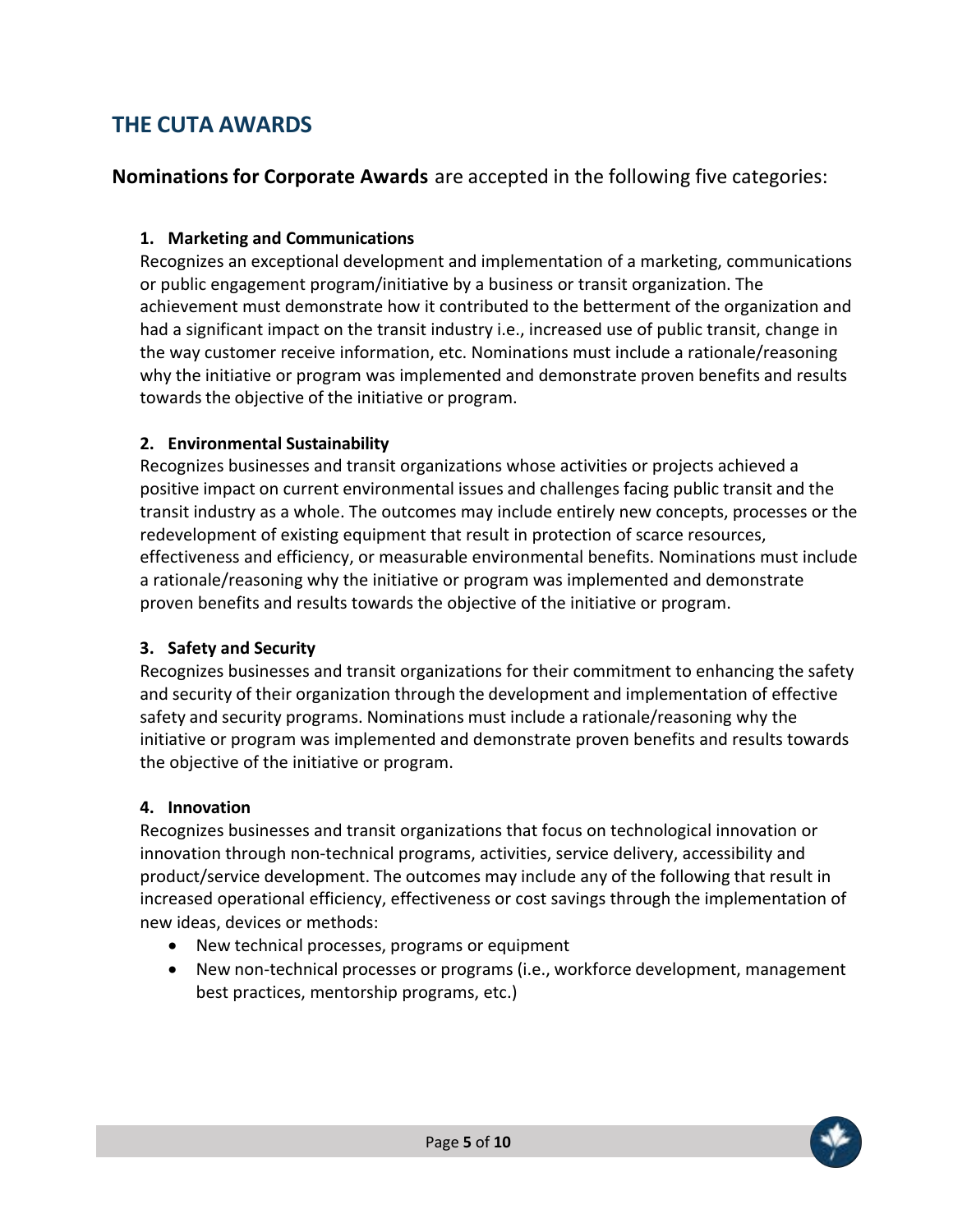- Enhancement of existing technical or non-technical processes or programs
- Enhancement of existing equipment

Nominations must include a rationale/reasoning why the initiative or program was implemented and demonstrate proven benefits and results towards the objective of the initiative or program.

# **5. Equity, Diversity and Inclusion**

Recognizes initiatives, programs and outreach undertaken by businesses or transit systems and/or their municipal owners, specific to public transit. Nominations will demonstrate a commitment to building, and promoting an inclusive, accessible, varied workplace and community, that welcomes persons of all genders, religion, race, colour and background. This could include hiring practices, employee benefits, workplace culture, initiatives and programs, and overall customer and community experience. Nominations must include a rationale/reasoning why the initiative or program was implemented and demonstrate proven benefits and results towards the objective of the initiative or program.

# **Nominations for Individual Awards** are accepted in the following five categories:

# **1. Excellence**

Recognizes a major contribution made by an individual which has resulted in the betterment of a public transit initiatives, culture or work practices on behalf of their organization/industry. This can be awarded to an employee of a CUTA member, a volunteer or a community advocate.

# **2. Edward J. Dowling Distinguished Service**

Recognizes individuals who have demonstrated outstanding service over a period of 10 years or more as a public transit professional. This award is meant to recognize a CUTA member who has furthered the standing of the public transit profession in Canada.

# **3. Heroism**

Recognizes individuals who have performed a heroic act defined as one which saves or prevents the loss of life. The act must be one in which there is no link of responsibility between the nominated individual and the party at risk and must go above and beyond the call of duty.

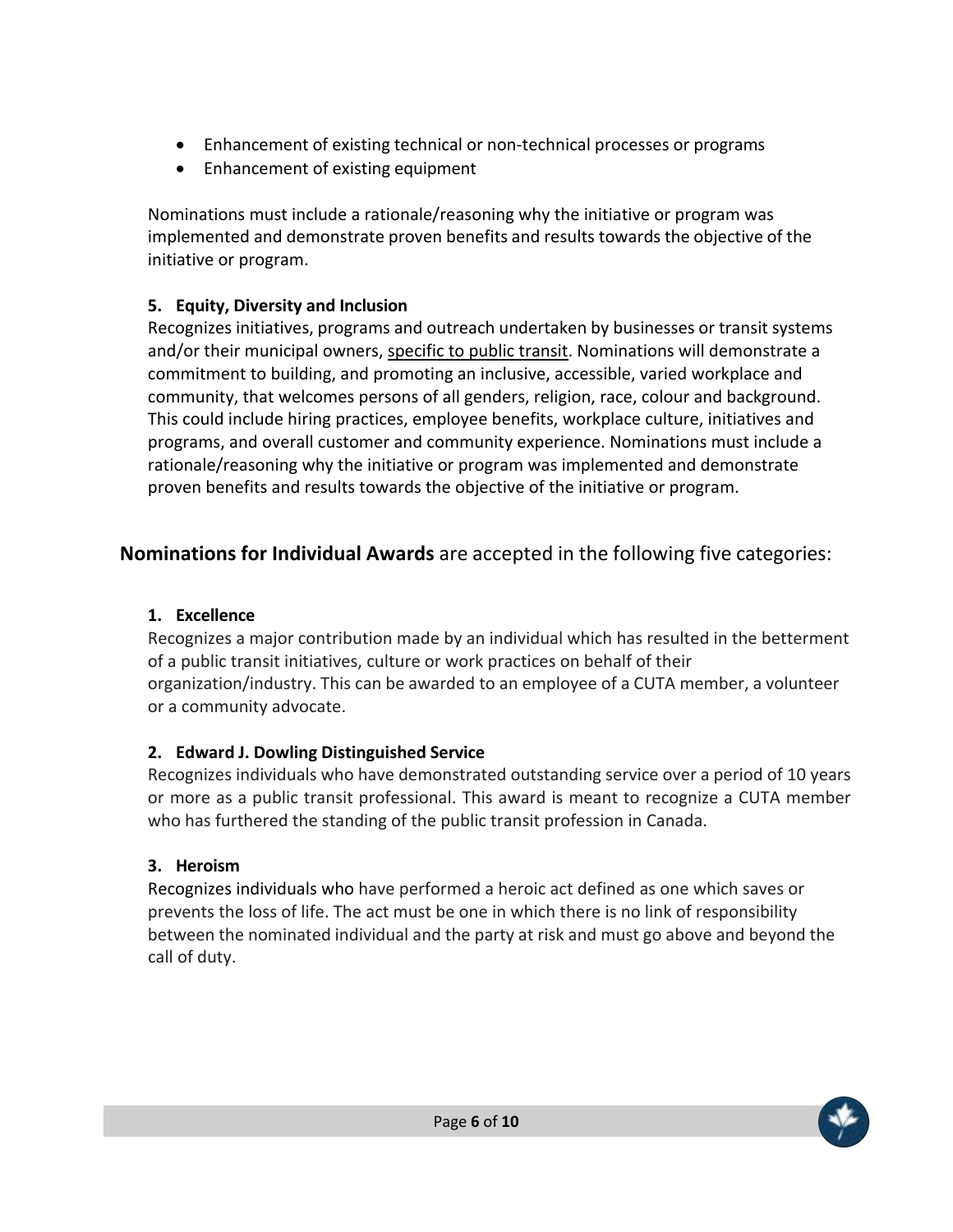# **4. Young Leaders**

Recognizes individuals 35 years of age and younger, working in the public transit industry, who have demonstrated exceptional leadership, initiative and involvement towards the advancement of public transit. Individuals deserving of this award are inspired and committed to implement innovative projects and programs and are able to positively impact and influence others to learn and grow.

# **5. William G. Ross Lifetime Achievement**

Named after CUTA's first president (1904-1906), the William G. Ross Lifetime Achievement Award recognizes individuals with exceptional involvement and advancement in the promotion of public transit in Canada. Recipients have made an outstanding and consistent effort to the public transit industry for a minimum of 25 years. William G. Ross Award winners are inducted into the CUTA Hall of Fame and may attend that CUTA conference without payment of the registration fee.

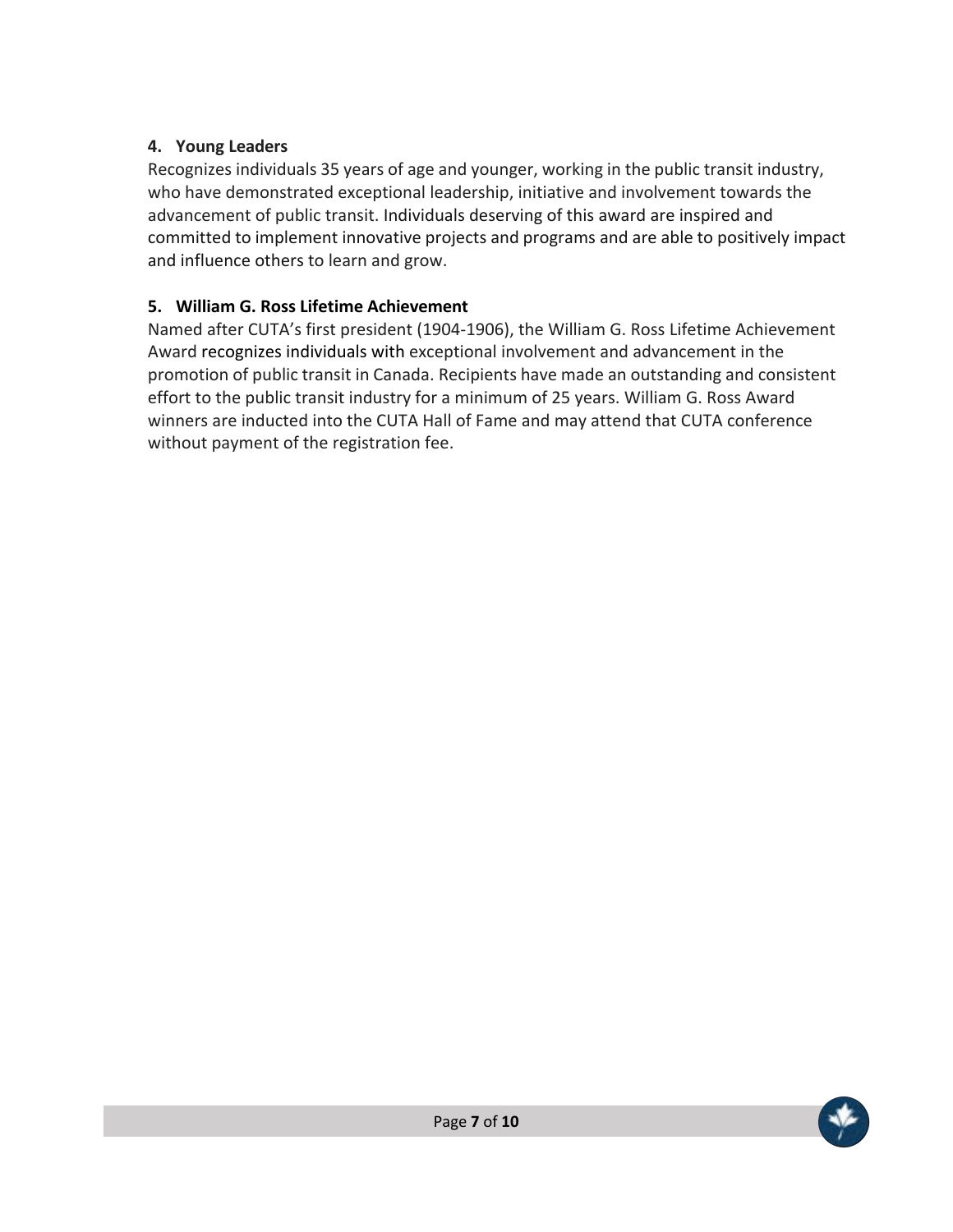# **NOMINATION INFORMATION**

# **Eligibility**

All CUTA members in good standing are eligible to be nominated for an award. Except for the William G. Ross Lifetime Achievement Award, the Edward J. Dowling Distinguished Service Award, and the Innovation Award, **each nomination must have been planned, produced and completed within a period of two years prior to the submission deadline**; a project may have been started prior to the previous two years, however, the evaluation and completion of the project must have been within the last two years

## **Nomination**

- Nominations may be presented in English or French
- No more than one nomination per award category will be accepted from a transit organization or business
- A nomination for a specific activity, program or individual may only be submitted in one award category
- Each nomination must be submitted and uploaded individually
- Nominations must include a rationale/reasoning why the initiative or program was implemented and demonstrate proven benefits and results towards the objective of the initiative or program

#### **Submission Summary**

Each nomination form should be properly completed, outline all the requested information that is required for the award category. Read the instructions thoroughly to ensure your nomination is in the correct category.

Each nomination form must be a maximum of three pages in length using a 12-point font, except for the William G. Ross Lifetime Achievement Award; this award can be a maximum of five pages.

There are three main areas which must be answered/outlined in the submission, and nominators will need to be as specific as possible. Please provide details of program or individual achievements under these topics:

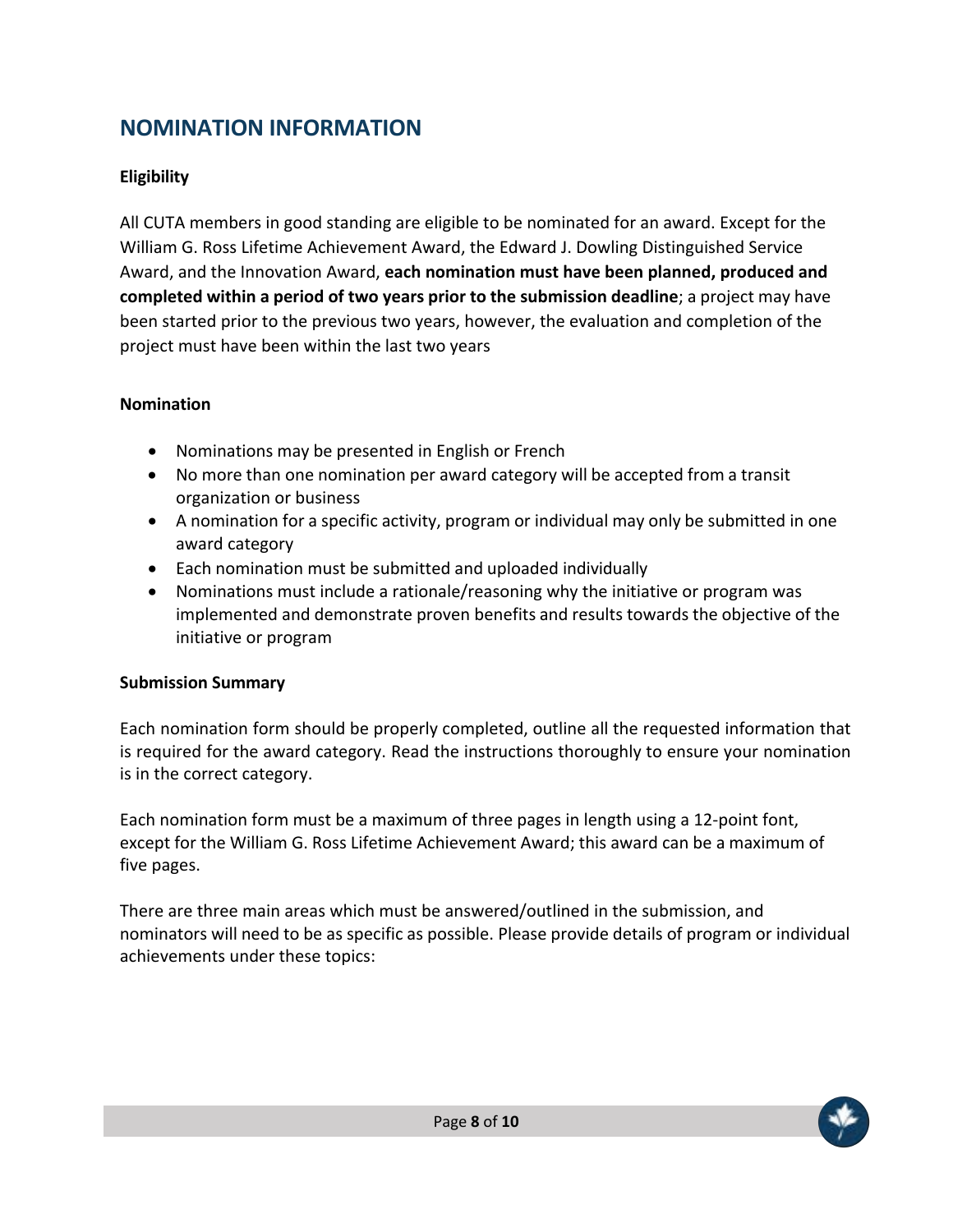## **Background and objectives**

- Describe the achievement, what the initiative addresses, and how it answers a strategic theme of CUTA's Transit Vision 2040.
- Outline how the nomination demonstrated leadership and advancement of a program or service

## **Project or program implementation**

- How was the initiative or achievement communicated internally and externally?
- Does is show creativity/innovation?
- Explain how the initiative overcame challenges?
- Describe how the initiative was implemented and its outcome?

## **Evaluation and results**

- Quantify the success of the initiative and how it achieved its objective
- Provide qualitative analysis of the results of the achievement and its impact on the transit industry in general
- The results of the accomplishment justified the efforts required
- Outline any efficiencies or cost-savings as a result of the initiative/program/process

# **Nominations will also be evaluated on the following:**

- How well the entry is written i.e., free from errors
- How easy the entry is to understand and follow
- The required support material has been included
- The overall nomination is creative, original and award worthy

The summary adds clarity to the submission and allows the judges to understand the rationale and achievement behind each nomination.

#### **Supporting documentation**

#### **Corporate Awards:**

- Supporting documentation is limited to a two-page PDF
- Additional documents will not be reviewed by the Awards Committee

#### **Individual Awards:**

Reference letters should be submitted to lend support to the nomination, as follows:

- One reference letter is required for the Excellence, Young Leaders and Heroism Awards
- Two reference letters are required for the Distinguished Service Award
- Three reference letters are required for the William G. Ross Achievement Award

Without the required Reference letters, the award nomination will not be accepted.